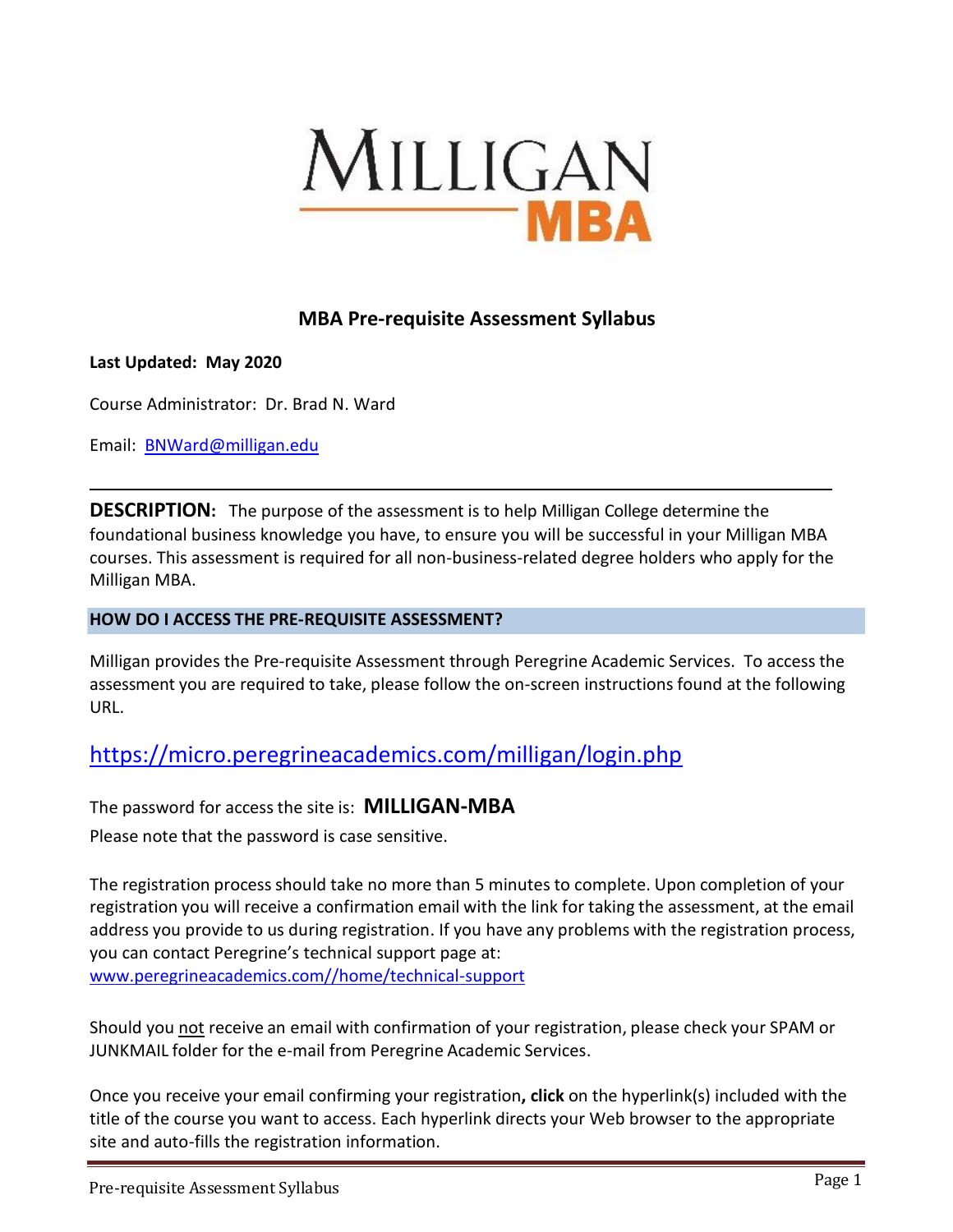#### **WHAT IS THE COST OF THE ASSESSMENT?**

The cost of the assessment is \$40.00. You may pay for the course with most major credit cards.

#### **WHAT GRADE IS REQUIRED TO SUCCESSFULLY COMPLETE THE PRE-REQUISITE ASSESSMENT?**

The Admissions Committee is looking for students to score in the Average range or higher in prerequisite courses (Accounting, Economics, Statistics, Business Law, and Global/International Business) as they apply for the MBA program. This corresponds roughly to scoring in the 40<sup>th</sup> percentile or higher, of students taking the assessment.

The results from the pre-requisite assessment are relative and consider all student results. The scores do not correspond directly to a traditional 100-point grading scale. The table below can be used to assess how your scores relate to the averages.

- 80-100 Very High
- 70-79 High
- 60-69 Above Average
- $\bullet$  40-59 Average
- 30-39 Below Average
- $-20-29 Low$
- 0-19 Very Low

After successfully completing the assessment, please notify Ms. Pamela Smith, Operations Assistant for Graduate and Professional Services, that you have completed the assessment (PBSmith@milligan.edu). Peregrine will automatically send the results to Milligan within 24 hours.

#### **WHAT HAPPENS IF I DO NOT ACHIEVE A HIGH SCORE ON THE ASSESSMENT?**

If an applicant does not achieve a satisfactory score on the Peregrine Pre-requisite Assessment, the Admissions Committee may require additional assessment after application review through individual proficiency modules.

Completion of the Peregrine Pre-requisite Assessment or proficiency modules **does not guarantee** acceptance into the MBA Program.

### **WHEN DO I HAVE TO COMPLETE THE PRE-REQUISITE ASSESSMENT FOR ADMISSION TO THE MBA PROGRAM?**

If the Admissions Committee has directed you to take the Pre-requisite Assessment (required for all applicants who do not hold a business related degree), you must complete the assessment in plenty of time for the Admissions Committee to be able to continue to review your application in advance of the start of the cohort to which you are applying.

#### **FREQUENTLY ASKED QUESTIONS (FAQ)**

For additional information about the Pre-requisite Assessment and Milligan's requirements for course completion, please see the FAQ s on the following pages.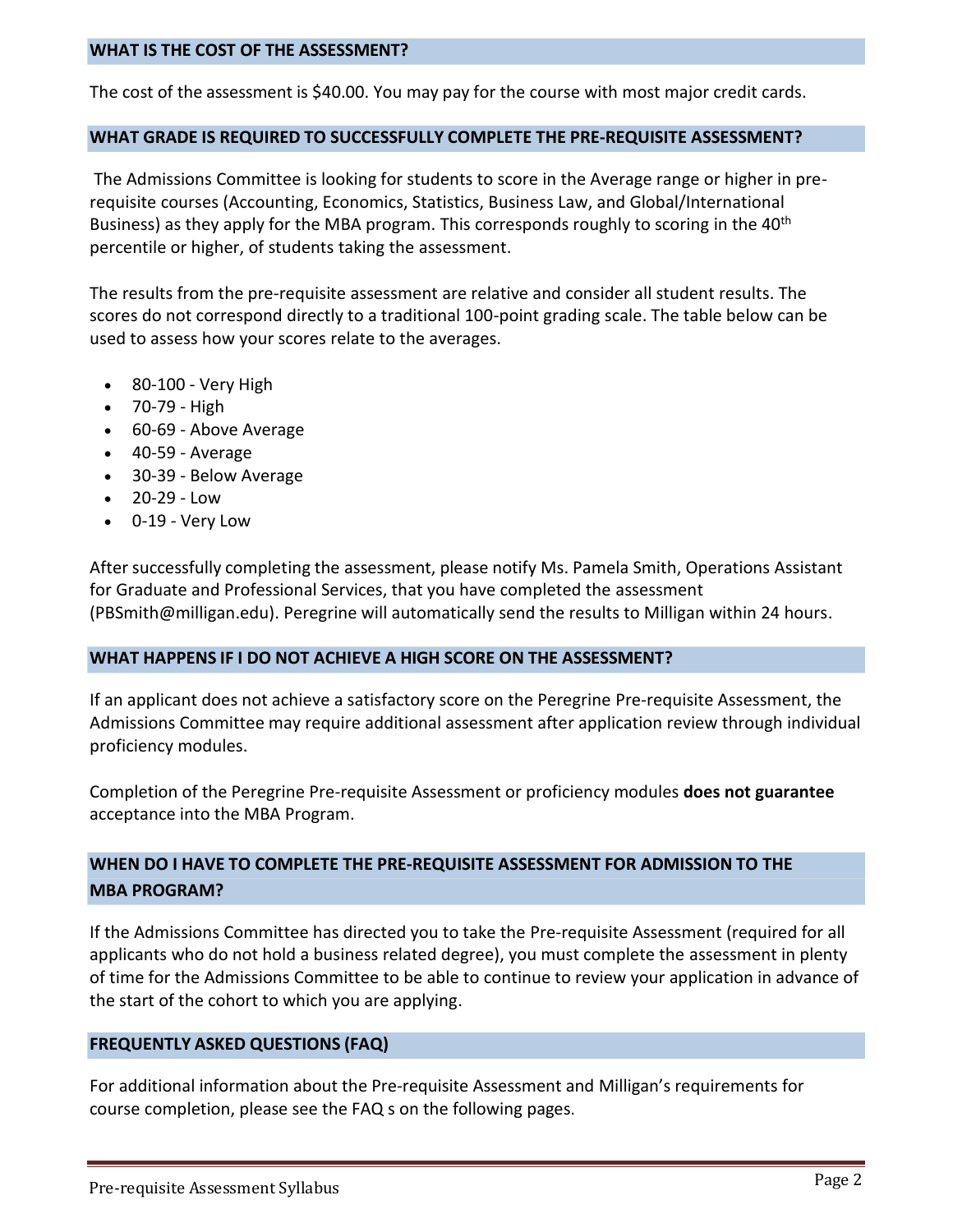# **Milligan MBA Pre-requisite Assessment from**

# **Peregrine Academic Services**

| <b>Question</b>                                                                       | <b>Response</b>                                                                                                                                                                                                                                                                                                                                |
|---------------------------------------------------------------------------------------|------------------------------------------------------------------------------------------------------------------------------------------------------------------------------------------------------------------------------------------------------------------------------------------------------------------------------------------------|
|                                                                                       |                                                                                                                                                                                                                                                                                                                                                |
| Why am I taking<br>this Pre-requisite<br>Assessment?                                  | The Milligan MBA Admissions Committee must determine your readiness to<br>succeed in the MBA program. Since you do not have a business-related degree,<br>you must take this Pre-requisite Assessment to demonstrate the extent of your<br>business knowledge.                                                                                 |
| What is the cost<br>of the Pre-<br>requisite<br>Assessment?                           | The cost of the assessment is \$40.00.                                                                                                                                                                                                                                                                                                         |
| What do I need to<br>access the Pre-<br>requisite<br>Assessment?                      | You will need a computer with Internet access. No other plug-ins are required.                                                                                                                                                                                                                                                                 |
| How should I<br>prepare for the<br>Pre-requisite<br>Assessment?                       | No official study materials are provided. You are expected to draw upon your own<br>knowledge within the business field, including the components of Accounting,<br>Finance, Business Integration and Strategy, Economics (Macro- and Micro-),<br>Human Resources, Operations, Organizational Behavior, Marketing, and Research<br>Techniques. |
| What score must I<br>achieve to<br>successfully<br>complete the<br>assessment?        | To successfully pass this assessment, you must achieve an average score or<br>higher. This roughly corresponds to a score in the 40 <sup>th</sup> percentile, or above, of<br>all the students taking this assessment. Scores are not given on a 100-point<br>scale, so do not be concerned over a "low" score.                                |
| <b>How many times</b><br>may I take the<br>assessment?                                | When you purchase access to the Pre-requisite Assessment, you will be able to<br>take the assessment only once.                                                                                                                                                                                                                                |
| What happens if I<br>do not achieve a<br>high on the Pre-<br>requisite<br>Assessment? | The Admissions Committee will review the results and give you further<br>recommendations, if necessary.                                                                                                                                                                                                                                        |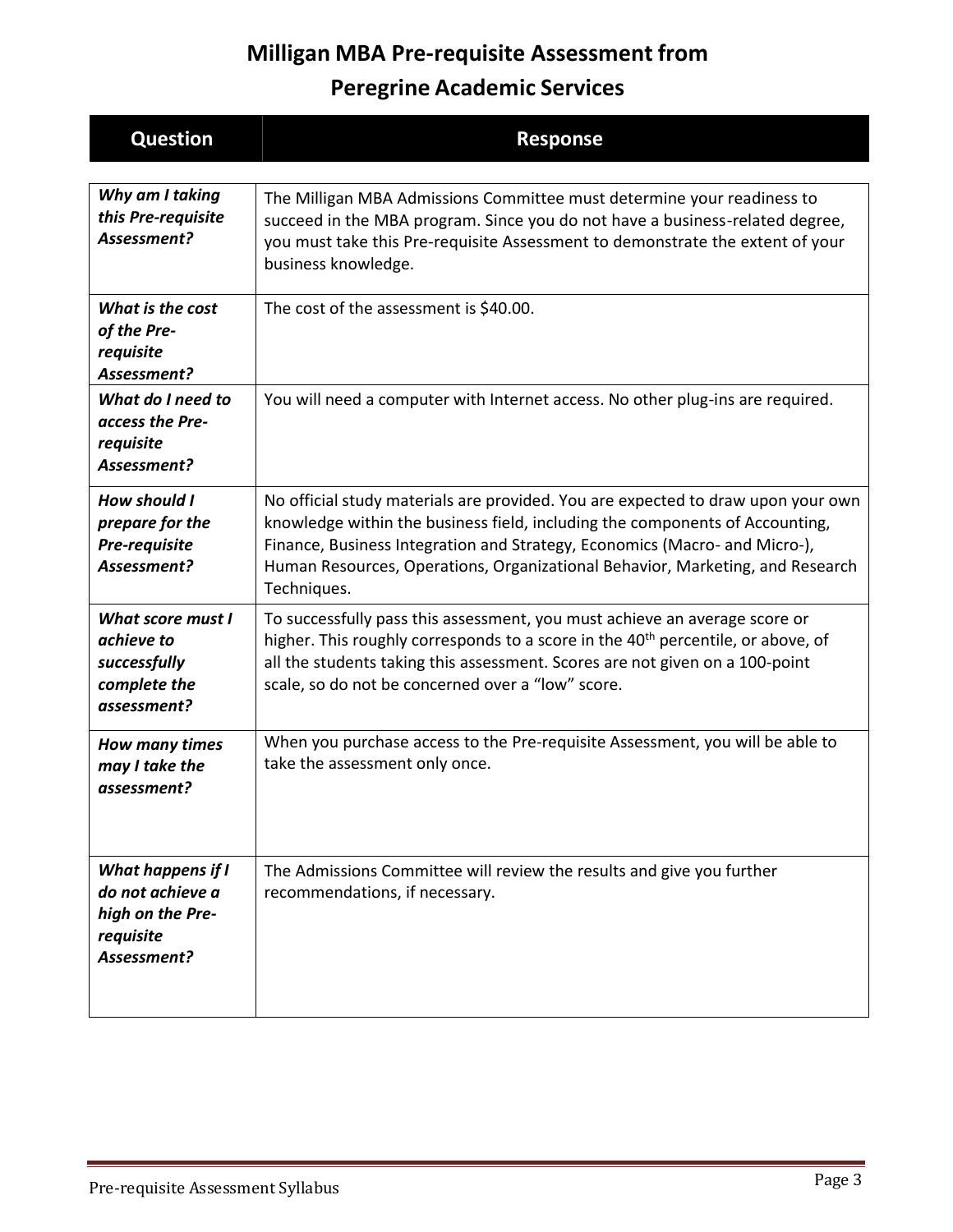# **Question Response**

| Are the questions<br>the same on every<br>assessment?                                    | Each assessment is unique, representing a random selection from a large<br>database of questions. The types of questions and the content will be the same,<br>however, the exact questions may be different.                                                                                                                                                                                                                                                                                                                                                                                            |
|------------------------------------------------------------------------------------------|---------------------------------------------------------------------------------------------------------------------------------------------------------------------------------------------------------------------------------------------------------------------------------------------------------------------------------------------------------------------------------------------------------------------------------------------------------------------------------------------------------------------------------------------------------------------------------------------------------|
| How do I start the<br>Pre-requisite<br><b>Assessment once I</b><br>am registered for it? | At the conclusion of the self-registration process, the hyperlinked assessment will<br>be displayed. When you click the hyperlink for the assessment you are required to<br>complete, your web browser will open to the assessment.<br>You can access the assessment by using the e-mail sent to you upon completion                                                                                                                                                                                                                                                                                    |
|                                                                                          | of the self-registration process. This e-mail also has a hyperlinked title to take<br>you to the assessment.                                                                                                                                                                                                                                                                                                                                                                                                                                                                                            |
| I know I am<br>registered, but I<br>never received the<br>e- mail.                       | Please check your SPAM or JUNKMAIL folder for the e-mail from Peregrine<br>Academic Services or visit www.peregrineacademics.com//home/technical-<br>support to have your registration email resent.                                                                                                                                                                                                                                                                                                                                                                                                    |
| I have the e-mail,<br>but how do I<br>access the<br>assessment site?                     | <b>Click</b> on the hyperlink included with the title of the assessment you need to<br>access. The hyperlink directs your Web browser to the appropriate site and<br>auto-fills the registration information.                                                                                                                                                                                                                                                                                                                                                                                           |
| How much time do<br>I have to take the<br>Pre-requisite<br>Assessment?                   | The Pre-requisite Assessment must be successfully completed as soon as possible,<br>or you will hold up the status of your application. Once you start your assessment,<br>you must complete it within 48 hours.                                                                                                                                                                                                                                                                                                                                                                                        |
| How long will I need<br>to complete the<br>assessment?                                   | It depends on your previous knowledge levels. A good estimate of time is 60-90<br>minutes. There will be 120 questions on the assessment.                                                                                                                                                                                                                                                                                                                                                                                                                                                               |
| Am I allowed to<br>take breaks during<br>the assessment?                                 | When you begin the assessment, you will be allowed two 15-minute breaks<br>during the test, and you will not be able to back-track.                                                                                                                                                                                                                                                                                                                                                                                                                                                                     |
| What if I need<br>to stop during<br>the assessment?                                      | Once you start your assessment, you must complete it within 48 hours. Only<br>three access attempts are allowed. You cannot retake an assessment. If you do<br>stop the assessment and restart later, you will resume the assessment at the next<br>question from where you ended the previous session. You will consequently miss<br>the question you were on. You cannot go back and review previously answered or<br>skipped questions.<br>In other words, the ability to exit the assessment and return is only to allow for<br>internet connectivity issues, not for breaks or to review material. |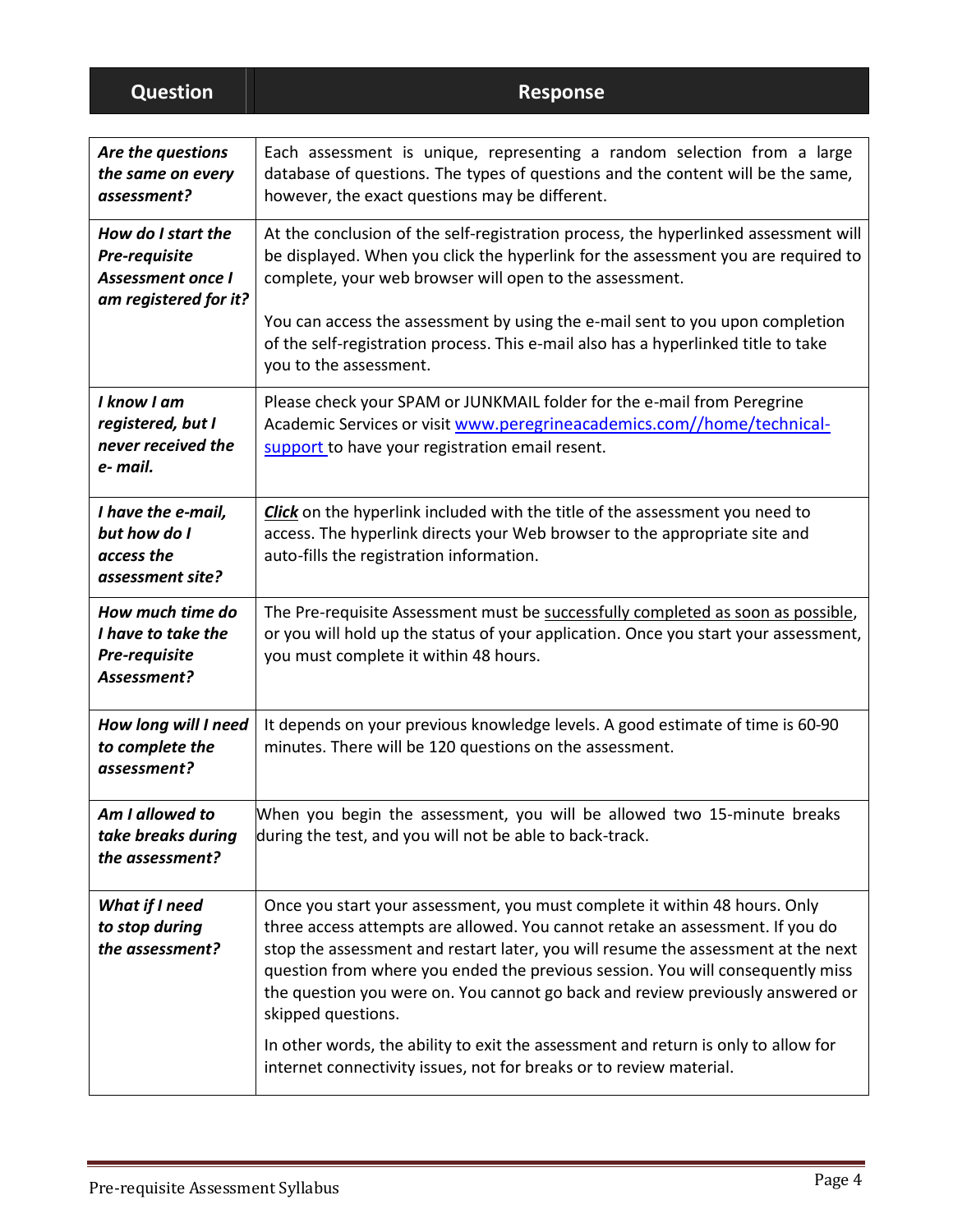| <b>Question</b>                                                                                                      | <b>Response</b>                                                                                                                                                                                                                                                                                                                                           |
|----------------------------------------------------------------------------------------------------------------------|-----------------------------------------------------------------------------------------------------------------------------------------------------------------------------------------------------------------------------------------------------------------------------------------------------------------------------------------------------------|
|                                                                                                                      |                                                                                                                                                                                                                                                                                                                                                           |
| <b>How many</b><br>questions are on the<br>Pre-requisite<br>Assessment?                                              | There are 120 questions on the assessment. The assessment covers several<br>business topics, including Accounting, Finance, Business Integration and Strategy,<br>Economics (Macro- and Micro-), Human Resources, Operations, Organizational<br>Behavior, Marketing, and Research Techniques.<br>Assessment questions are multiple choice and True/False. |
|                                                                                                                      |                                                                                                                                                                                                                                                                                                                                                           |
| How much time is<br>allowed to answer<br>each question?                                                              | You are allowed 3.0 minutes to answer each question. You will see the time<br>remaining on the screen for each question during the assessment. You must<br>select "Record Answer" to proceed to the next question.                                                                                                                                        |
|                                                                                                                      | Should you fail to select an answer to the question in three minutes, the<br>assessment will proceed to the next question without recording an answer for the<br>question you were on.                                                                                                                                                                    |
| Can I "back track"<br>during the<br>assessments?                                                                     | No, you will not be able to go back to a question if you decide to skip it. You<br>need to do your best to answer each question within the allotted time.<br>Otherwise, it will be graded as 0 points.                                                                                                                                                    |
| Is the grade<br>weighting the<br>same for an<br>unanswered<br>question versus a<br>question answered<br>incorrectly? | Yes.                                                                                                                                                                                                                                                                                                                                                      |
| <b>What if 48 hours</b><br>elanse or Lattemnt<br>a 3 <sup>rd</sup> log in to the<br>assessment site?                 | After 48 hours or more than 3 log-in attempts, the <b>assessment site</b> is inaccessible<br>and a completion certificate will be generated, assigning 0 points to unanswered<br>questions.                                                                                                                                                               |
| Will I see my<br>score at the end<br>of the<br>assessment?                                                           | Yes. You will receive immediate notice of your score after completion of the<br>assessment, with a link to access the completion certificate.                                                                                                                                                                                                             |
| How do I print or<br>save my<br>completion<br>certificate?                                                           | After completing the assessment, you will be asked to view and save your<br>certificate. A link to download the assessment completion certificate will also be<br>automatically e-mailed to you at the end of the assessment.                                                                                                                             |
| <b>How should I</b><br>submit the<br>certificate for my<br><b>MBA Application?</b>                                   | Please notify Ms. Pamela Smith, Operations Assistant - Graduate and Professional<br>Studies, at PBSmith@milligan.edu as soon as you are able after completion of the<br>assessment to let her know that Peregrine will be sending the results. You will not<br>have to send in the results on your own.                                                   |